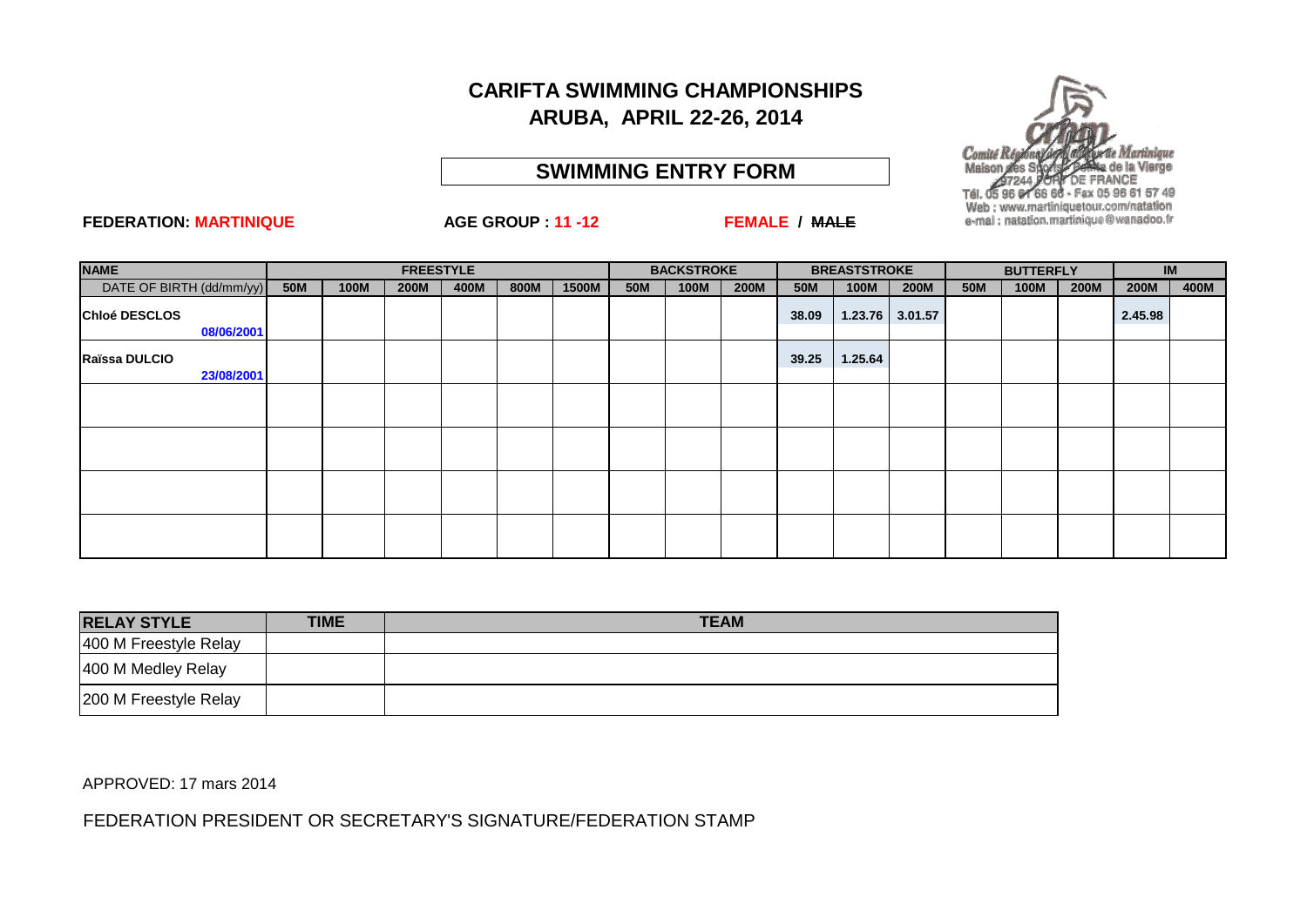### **SWIMMING ENTRY FORM**



| <b>NAME</b>                                |            | <b>FREESTYLE</b> |             |         |      |       |            | <b>BACKSTROKE</b> |             |            | <b>BREASTSTROKE</b> |                     |            | <b>BUTTERFLY</b> |             | <b>IM</b>   |         |
|--------------------------------------------|------------|------------------|-------------|---------|------|-------|------------|-------------------|-------------|------------|---------------------|---------------------|------------|------------------|-------------|-------------|---------|
| DATE OF BIRTH (dd/mm/yy)                   | <b>50M</b> | 100M             | <b>200M</b> | 400M    | 800M | 1500M | <b>50M</b> | 100M              | <b>200M</b> | <b>50M</b> | 100M                | <b>200M</b>         | <b>50M</b> | <b>100M</b>      | <b>200M</b> | <b>200M</b> | 400M    |
| <b>Julien BEROL</b><br>09/09/2001          |            | 1.02.30          | 2.15.42     |         |      |       |            |                   |             |            |                     |                     |            |                  |             | 2.35.97     |         |
| <b>Thomas BOURDON</b><br>15/01/2001        |            |                  |             |         |      |       |            |                   |             | 36.74      |                     | $1.22.05$   2.58.74 |            |                  |             | 2.38.49     | 5.37.94 |
| <b>Heindrick CHAMPROBERT</b><br>08/05/2001 |            | 1.02.02          | 2.16.59     | 4.44.17 |      |       |            |                   |             |            |                     |                     | 31.22      | 1.09.98          | 2.41.50     |             |         |
| <b>Louis DROGO</b><br>17/03/2001           |            |                  |             | 4.48.29 |      |       |            |                   |             |            |                     |                     |            |                  |             |             |         |
| Guillaume JEAN-FRANÇOIS<br>23/04/2001      |            |                  |             |         |      |       |            |                   |             | 36.89      | 1.22.67             | 2.56.64             |            |                  |             |             |         |
| <b>Brice RENÉ-CORAIL</b><br>20/03/2001     |            |                  |             |         |      |       |            | 1.14.48           | 2.40.84     |            |                     |                     |            |                  |             |             |         |
| <b>Loris ELIE</b><br>31/01/2001            |            |                  |             |         |      |       |            |                   | 2.40.34     |            |                     |                     |            |                  |             |             | 5.40.38 |

| <b>RELAY STYLE</b>    | <b>TIME</b> | <b>TEAM</b>                                                               |
|-----------------------|-------------|---------------------------------------------------------------------------|
| 400 M Freestyle Relay | 4.08.47     | Heindrick CHAMPROBERT - Julien BEROL - Brice RENÉ-CORAIL - Louis DROGO    |
| 400 M Medley Relay    | 4.45.62     | Brice RENÉ-CORAIL - Heindrick CHAMPROBERT - Thomas BOURDON - Julien BÉROL |
| 200 M Freestyle Relay | 2.00.23     | Heindrick CHAMPROBERT - Julien BEROL - Brice RENÉ-CORAIL - Louis DROGO    |

FEDERATION PRESIDENT OR SECRETARY'S SIGNATURE/FEDERATION STAMP APPROVED: 17 mars 2014

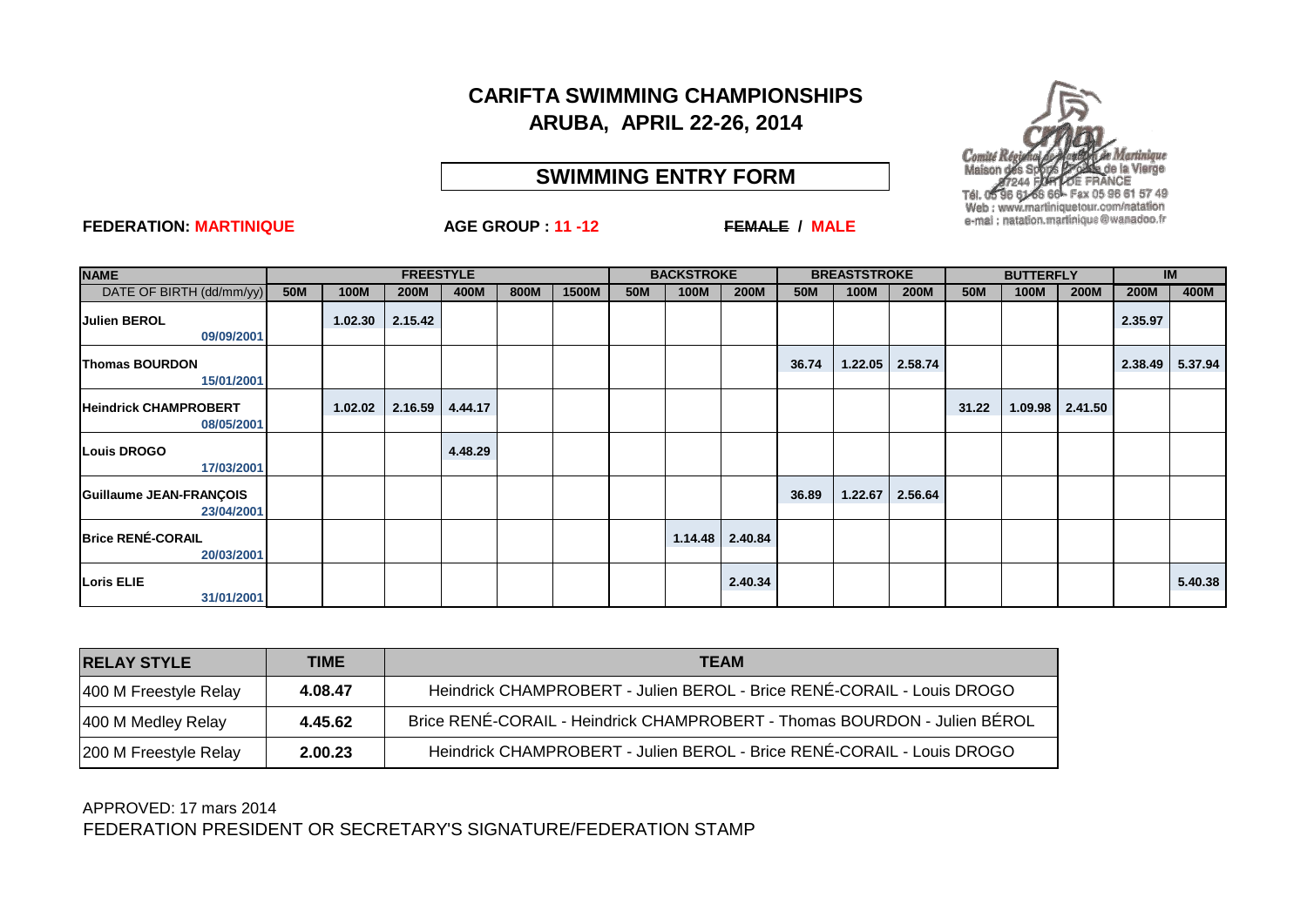#### **SWIMMING ENTRY FORM**



#### **FEDERATION: MARTINIQUE AGE GROUP : 13 -14 FEMALE / MALE**

| <b>NAME</b>                            |       |             | <b>FREESTYLE</b> |         |         |       | <b>BACKSTROKE</b> |         |             | <b>BREASTSTROKE</b> |         |             |            | <b>BUTTERFLY</b> |             | <b>IM</b>   |      |
|----------------------------------------|-------|-------------|------------------|---------|---------|-------|-------------------|---------|-------------|---------------------|---------|-------------|------------|------------------|-------------|-------------|------|
| DATE OF BIRTH (dd/mm/yy)               | 50M   | <b>100M</b> | <b>200M</b>      | 400M    | 800M    | 1500M | <b>50M</b>        | 100M    | <b>200M</b> | <b>50M</b>          | 100M    | <b>200M</b> | <b>50M</b> | 100M             | <b>200M</b> | <b>200M</b> | 400M |
| <b>Jennifer ANCETE</b><br>25/03/1999   |       | 1.01.91     |                  |         |         |       |                   |         |             |                     |         |             |            |                  |             |             |      |
| Ingrid CHAMPROBERT<br>07/08/1999       |       |             | 2.15.23          | 4.44.97 | 9.57.43 |       |                   |         |             |                     |         |             |            |                  |             |             |      |
| <b>Vanessa MONTAGNAC</b><br>29/10/1999 |       |             | 2.17.09          | 4.50.85 |         |       |                   |         |             |                     |         |             |            | 1.10.62          | 2.47.76     |             |      |
| <b>Mika HEIDEYER</b><br>07/09/2000     | 29.01 |             |                  |         |         |       | 32.69             | 1.12.08 | 2.37.64     |                     |         |             |            | 1.10.85          |             | 2.39.17     |      |
| <b>Clarisse JANVIER</b><br>10/04/1999  | 28.87 |             |                  |         |         |       |                   |         |             |                     |         |             |            |                  |             |             |      |
| <b>Marie DELAROCHE</b><br>14/02/1999   |       |             |                  |         |         |       |                   |         |             | 37.46               | 1.23.12 | 3.01.26     |            |                  |             |             |      |
| <b>Maélys MINOT</b><br>31/10/2000      |       |             |                  |         |         |       |                   |         | 2.38.13     |                     |         |             |            |                  |             |             |      |

| <b>RELAY STYLE</b>    | <b>TIME</b> | <b>TEAM</b>                                                               |
|-----------------------|-------------|---------------------------------------------------------------------------|
| 400 M Freestyle Relay | 4.25.12     | Mika HEIDEYER - Vanessa MONTAGNAC - Ingrid CHAMPROBERT - Clarisse JANVIER |
| 800 M Freestyle Relay | 9.07.37     | Mika HEIDEYER - Vanessa MONTAGNAC - Ingrid CHAMPROBERT - Clarisse JANVIER |
| 400 M Medley Relay    | 4.46.08     | Mika HEIDEYER - Marie DELAROCHE - Vanessa MONTAGNAC - Jennifer ANCETE     |
| 200 M Freestyle Relay | 1.59.63     | Mika HEIDEYER - Vanessa MONTAGNAC - Ingrid CHAMPROBERT - Clarisse JANVIER |

FEDERATION PRESIDENT OR SECRETARY'S SIGNATURE/FEDERATION STAMP APPROVED: 17 mars 2014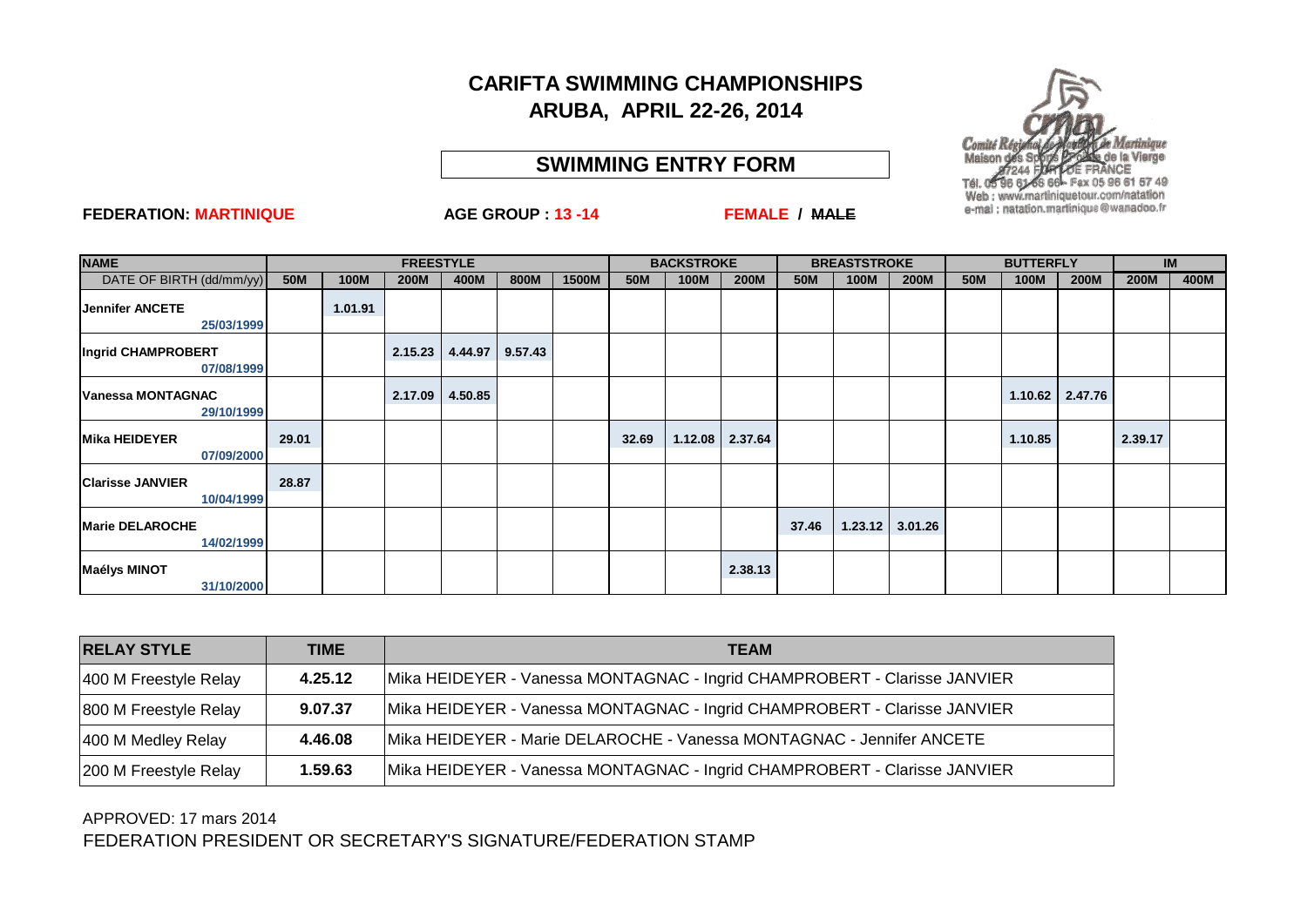## **SWIMMING ENTRY FORM**



| <b>NAME</b>                                  |            | <b>FREESTYLE</b> |             |         |      |          |       | <b>BACKSTROKE</b> |             |            | <b>BREASTSTROKE</b> |             |            | <b>BUTTERFLY</b> |             |                     | <b>IM</b> |  |
|----------------------------------------------|------------|------------------|-------------|---------|------|----------|-------|-------------------|-------------|------------|---------------------|-------------|------------|------------------|-------------|---------------------|-----------|--|
| DATE OF BIRTH (dd/mm/yy)                     | <b>50M</b> | <b>100M</b>      | <b>200M</b> | 400M    | 800M | 1500M    | 50M   | 100M              | <b>200M</b> | <b>50M</b> | <b>100M</b>         | <b>200M</b> | <b>50M</b> | 100M             | <b>200M</b> | <b>200M</b>         | 400M      |  |
| <b>Arryson ADELON</b><br>05/12/1999          |            |                  |             |         |      |          |       |                   |             |            |                     |             | 28.08      | 1.02.50          |             |                     |           |  |
| <b>Alexandre JEAN-FRANCOIS</b><br>25/01/1999 |            |                  |             | 4.30.89 |      | 18.28.57 |       |                   |             |            |                     |             |            |                  |             |                     |           |  |
| <b>Allan BADIAN</b><br>26/09/2000            |            |                  |             |         |      |          |       |                   |             |            |                     |             |            |                  | 2.24.02     |                     |           |  |
| <b>Jordan LAVENTURE</b><br>15/07/2000        | 26.14      |                  | 2.07.11     |         |      |          |       |                   |             |            |                     |             |            |                  |             |                     |           |  |
| <b>Leegan DUPROS</b><br>15/10/1999           |            |                  |             |         |      |          | 30.12 | 1.05.64           | 2.26.88     |            |                     |             |            | 1.02.78          |             | $2.24.33$   2.26.17 | 5.16.04   |  |
| <b>Yannis LERIDER</b><br>23/03/2000          | 26.03      |                  |             |         |      |          |       |                   |             |            |                     |             | 28.12      |                  |             |                     |           |  |
| <b>Damien VALLEE</b><br>31/12/1999           |            |                  | 2.06.61     | 4.28.00 |      |          |       |                   |             |            |                     |             |            |                  |             | 2.25.27             | 5.06.74   |  |

| <b>RELAY STYLE</b>    | <b>TIME</b> | <b>TEAM</b>                                                                 |
|-----------------------|-------------|-----------------------------------------------------------------------------|
| 400 M Freestyle Relay | 3.50.68     | Yannis LERIDER - Jordan LAVENTURE - Leegan DUPROS - Alexandre JEAN-FRANÇOIS |
| 800 M Freestyle Relay | 8.24.89     | Leegan DUPROS - Alexandre JEAN-FRANÇOIS - Damien VALLEE - Jordan LAVENTURE  |
| 400 M Medley Relay    | 4.27.54     | Leegan DUPROS - Damien VALLEE - Arryson ADELON - Jordan LAVENTURE           |
| 200 M Freestyle Relay | 1.46.17     | Yannis LERIDER - Jordan LAVENTURE - Leegan DUPROS - Alexandre JEAN-FRANÇOIS |

FEDERATION PRESIDENT OR SECRETARY'S SIGNATURE/FEDERATION STAMP APPROVED: 17 mars 2014

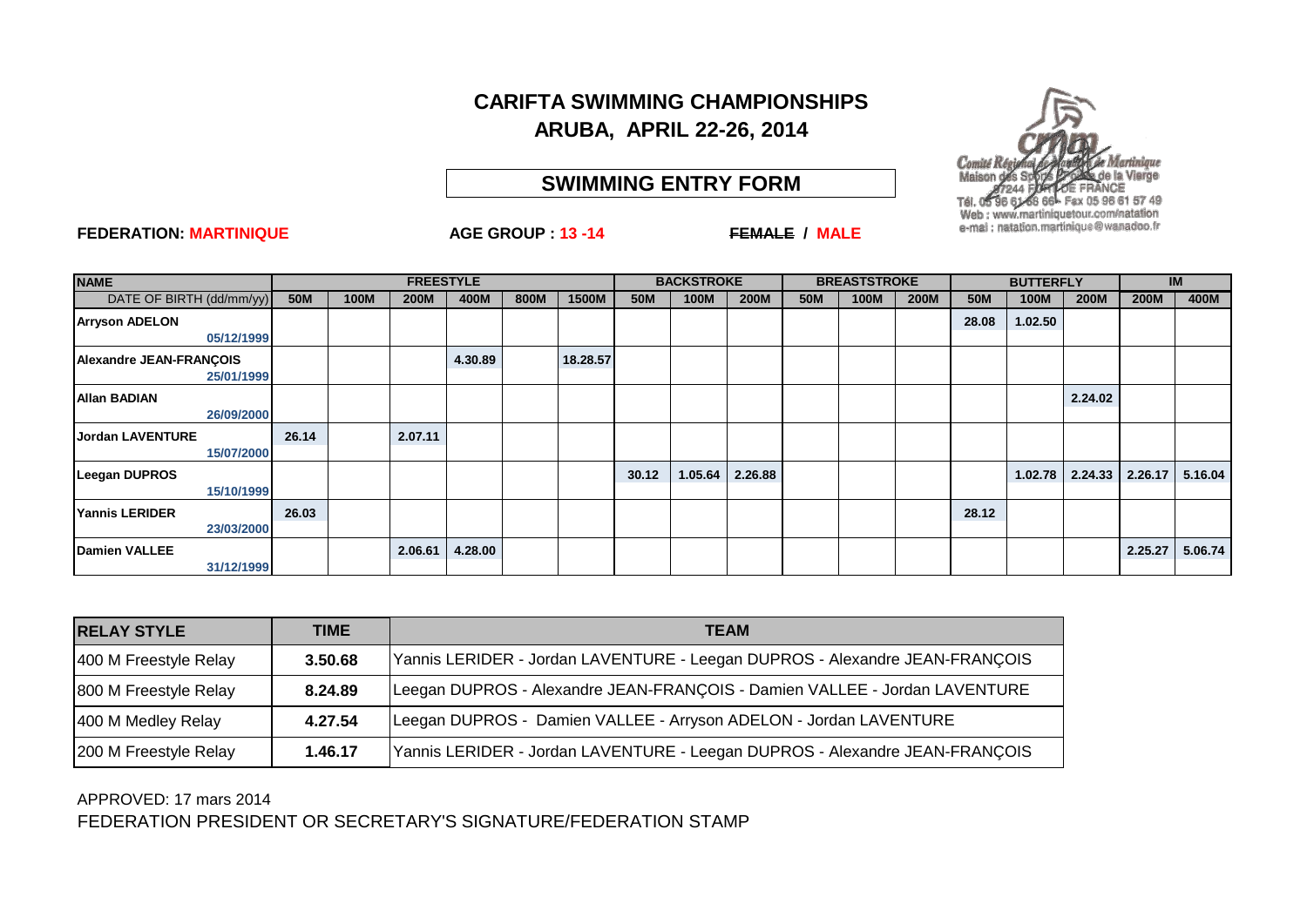## **SWIMMING ENTRY FORM**



#### **FEDERATION: MARTINIQUE AGE GROUP : 15 -17 FEMALE / MALE**

| <b>NAME</b>                             |            |             | <b>FREESTYLE</b> |      |      |       | <b>BACKSTROKE</b> |             |             | <b>BREASTSTROKE</b> |             |                   | <b>BUTTERFLY</b> |      |             | <b>IM</b>   |      |
|-----------------------------------------|------------|-------------|------------------|------|------|-------|-------------------|-------------|-------------|---------------------|-------------|-------------------|------------------|------|-------------|-------------|------|
| DATE OF BIRTH (dd/mm/yy)                | <b>50M</b> | <b>100M</b> | <b>200M</b>      | 400M | 800M | 1500M | <b>50M</b>        | <b>100M</b> | <b>200M</b> | <b>50M</b>          | <b>100M</b> | <b>200M</b>       | <b>50M</b>       | 100M | <b>200M</b> | <b>200M</b> | 400M |
| Solène FOY                              |            |             |                  |      |      |       |                   |             |             |                     |             | $1.21.16$ 2.54.15 |                  |      |             |             |      |
| 22/091996                               |            |             |                  |      |      |       |                   |             |             |                     |             |                   |                  |      |             |             |      |
| <b>Sarah BLONDEAU</b>                   |            |             |                  |      |      |       |                   |             |             |                     |             |                   |                  |      |             |             |      |
| 02/12/1997                              |            |             |                  |      |      |       |                   |             |             |                     |             |                   |                  |      |             |             |      |
| <b>Cathie AMORY</b>                     |            |             |                  |      |      |       |                   |             |             |                     |             |                   | 30.40            |      |             |             |      |
| 08/05/1996                              |            |             |                  |      |      |       |                   |             |             |                     |             |                   |                  |      |             |             |      |
| <b>Sandrine FANCHONNA</b><br>23/07/1998 |            | 1.01.41     |                  |      |      |       |                   |             |             |                     |             |                   | 30.40            |      |             |             |      |
|                                         |            |             |                  |      |      |       |                   |             |             |                     |             |                   |                  |      |             |             |      |

| <b>STYLE</b>          | <b>TIME</b> | <b>TEAM</b>                                                     |
|-----------------------|-------------|-----------------------------------------------------------------|
| 400 M Freestyle Relay | 4.15.70     | Solènne FOY - Cathy AMORY - Sandrine FANCHONNA - Sarah BLONDEAU |
| 800 M Freestyle Relay | 9.08.76     | Solènne FOY - Cathy AMORY - Sandrine FANCHONNA - Sarah BLONDEAU |
| 400 M Medley Relay    | 4.46.62     | Solènne FOY - Cathy AMORY - Sandrine FANCHONNA - Sarah BLONDEAU |
| 200 M Freestyle Relay | 1.58.50     | Solènne FOY - Cathy AMORY - Sandrine FANCHONNA - Sarah BLONDEAU |

APPROVED: 17 mars 2014

FEDERATION PRESIDENT OR SECRETARY'S SIGNATURE/FEDERATION STAMP